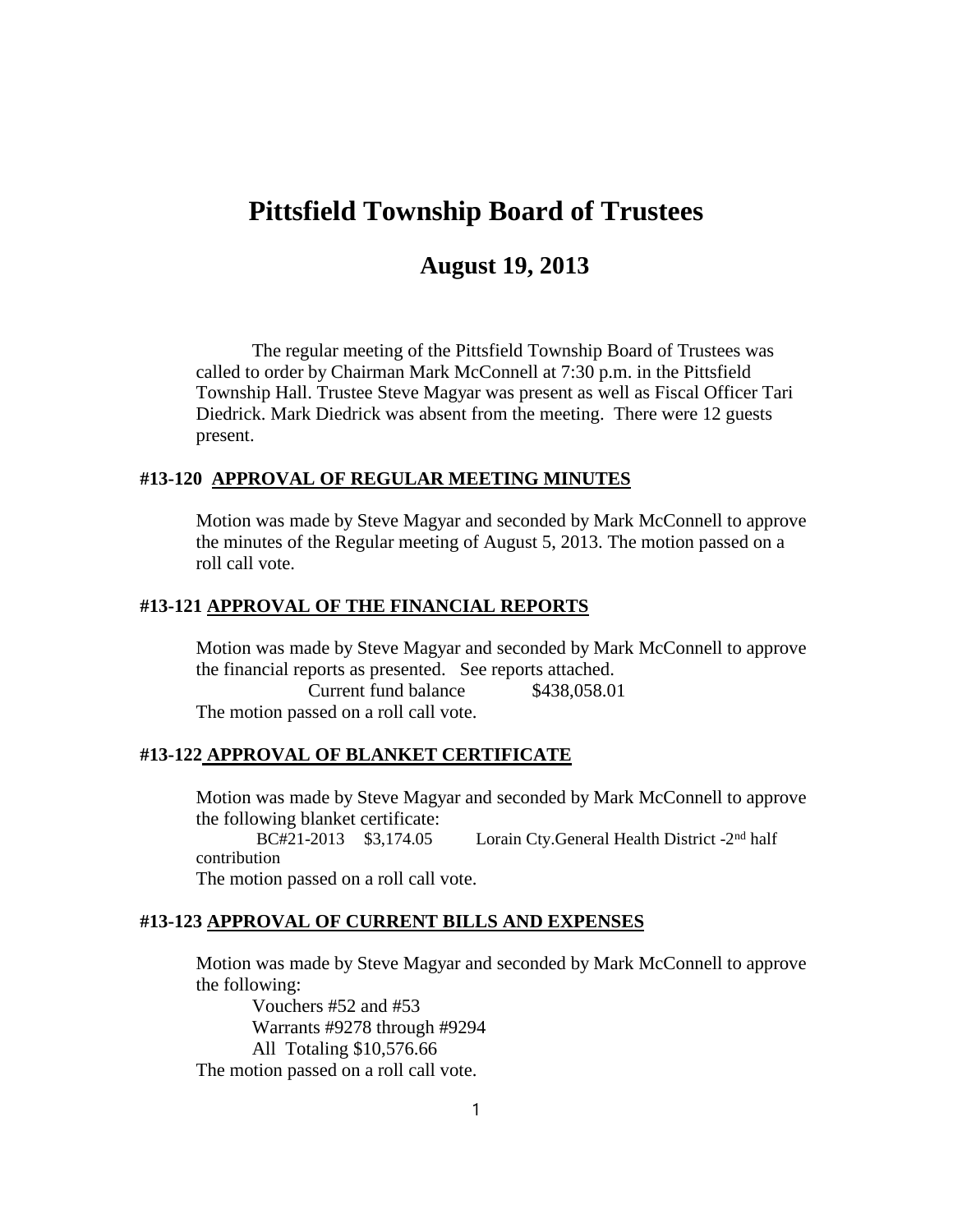#### **MEETING REPORTS**

CLCAD – Aug. 8 – Mark McConnell RLCWA – Aug. 14 – Steve Magyar LCTA – Aug. 15 - Steve Magyar

#### **OLD BUSINESS**

It was reported that the renewal for the Road and Bridge Tax Levy has been filed.

It was announced that Dumpster Day will be on September 7, 2013.

#### **NEW BUSINESS**

Jim Sheffield asked permission for a Pittsfield resident to purchase two cemetery plots to construct a mausoleum. The Trustees agreed that the mausoleum could be built on the back side of the cemetery.

#### **#13-124 APPROVAL TO APPOINT RENEE OVERSTREET AS A NEWS EDITOR FOR PITTSFIELD TOWNSHIP ON A VOLUNTEER BASIS**

Motion was made by Steve Magyar and seconded by Mark McConnell to appoint Renee

Overstreet as news editor for Pittsfield Township on a volunteer basis. The motion passed on a roll call vote.

#### **HEARING OF THE PUBLIC**

A resident stated his concern over the abundance of mosquitoes around the lagoon pond.